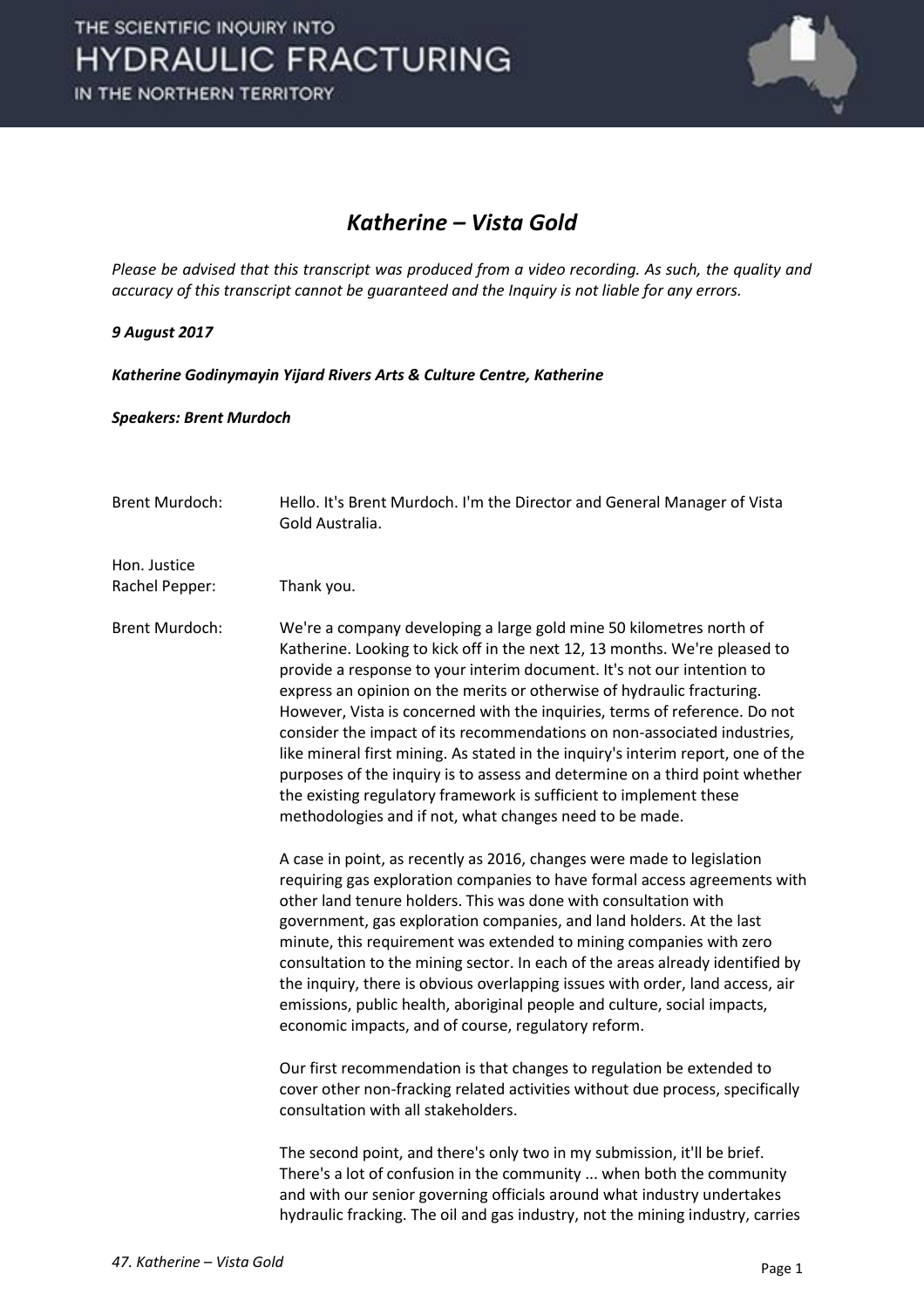out these activities. As recently as last Sunday, the federal minister, Nigel Scullion, made the following statement:

 "The mining industry still had some work to done before hydraulic fracturing was accepted by the community."

|                                | Second recommendation I would like to make is that care should be taken to<br>ensure that the oil and gas industry remains differentiated from other<br>industries, like mineral first mining. Thank you for the opportunity to raise<br>the issues and I look forward to the positive impact the inquiry's<br>recommendations will have with all its stakeholders. And, I think the<br>document, the interim report so far, the vibe of that is very useful in other<br>industries. I'm not suggesting that the mining industry is not going to<br>leverage off this good body of work. However, I think the, and specifically<br>regulatory reform, needs to involve a much wider audience than just one<br>ministry. Thank you. |
|--------------------------------|------------------------------------------------------------------------------------------------------------------------------------------------------------------------------------------------------------------------------------------------------------------------------------------------------------------------------------------------------------------------------------------------------------------------------------------------------------------------------------------------------------------------------------------------------------------------------------------------------------------------------------------------------------------------------------------------------------------------------------|
| Hon. Justice<br>Rachel Pepper: | Thank you very much, Mr. Murdoch. We didn't have any hand in the terms<br>of reference, we didn't. They came to us fully formed, and we are, to put it<br>bluntly, stuck with them.                                                                                                                                                                                                                                                                                                                                                                                                                                                                                                                                                |
| <b>Brent Murdoch:</b>          | Yes.                                                                                                                                                                                                                                                                                                                                                                                                                                                                                                                                                                                                                                                                                                                               |
| Hon. Justice<br>Rachel Pepper: | So, accept that they don't capture associated extractive industries like<br>mining. I also accept that it may well be that some of the reforms that we<br>are likely to propose, regulatory reforms, may have an impact on extractive<br>industries, but we are, and we must, by our terms of reference, only look at<br>unconventional onshore shale gas. That is all that we are entitled to do<br>under our terms of reference, but I do think the point you make about its<br>potential wider implications is a good one. But we're stuck with those.<br>Thank you.<br>Any questions? Yes. Dr. Beck?                                                                                                                           |
| Dr Vaughan Beck AM:            | I appreciate your concerns about that follow on effect, but I'm wondering if<br>you could just perhaps elaborate for us in terms of the potential benefits<br>and disadvantages of having a, if there were to be a gas industry sitting<br>alongside an extractive industry like yourselves.                                                                                                                                                                                                                                                                                                                                                                                                                                       |
| <b>Brent Murdoch:</b>          | Oh, there'd be a mess of benefits. There's no question. I mean, having a<br>larger critical-mass, having a larger economy in the Northern Territory,<br>proving the capability, the local capability, has a mess of benefit, both social<br>and economic that I'm sure my project would greatly benefit from  and<br>vice versa.                                                                                                                                                                                                                                                                                                                                                                                                   |
|                                | I also think the changes in environmental regulation, we would also benefit<br>from in the mining industry. I think that the void that's there at the moment<br>with trust in the regulators will be addressed in this current  this is part of<br>that being addressed, and that'll have significant benefits to the mining                                                                                                                                                                                                                                                                                                                                                                                                       |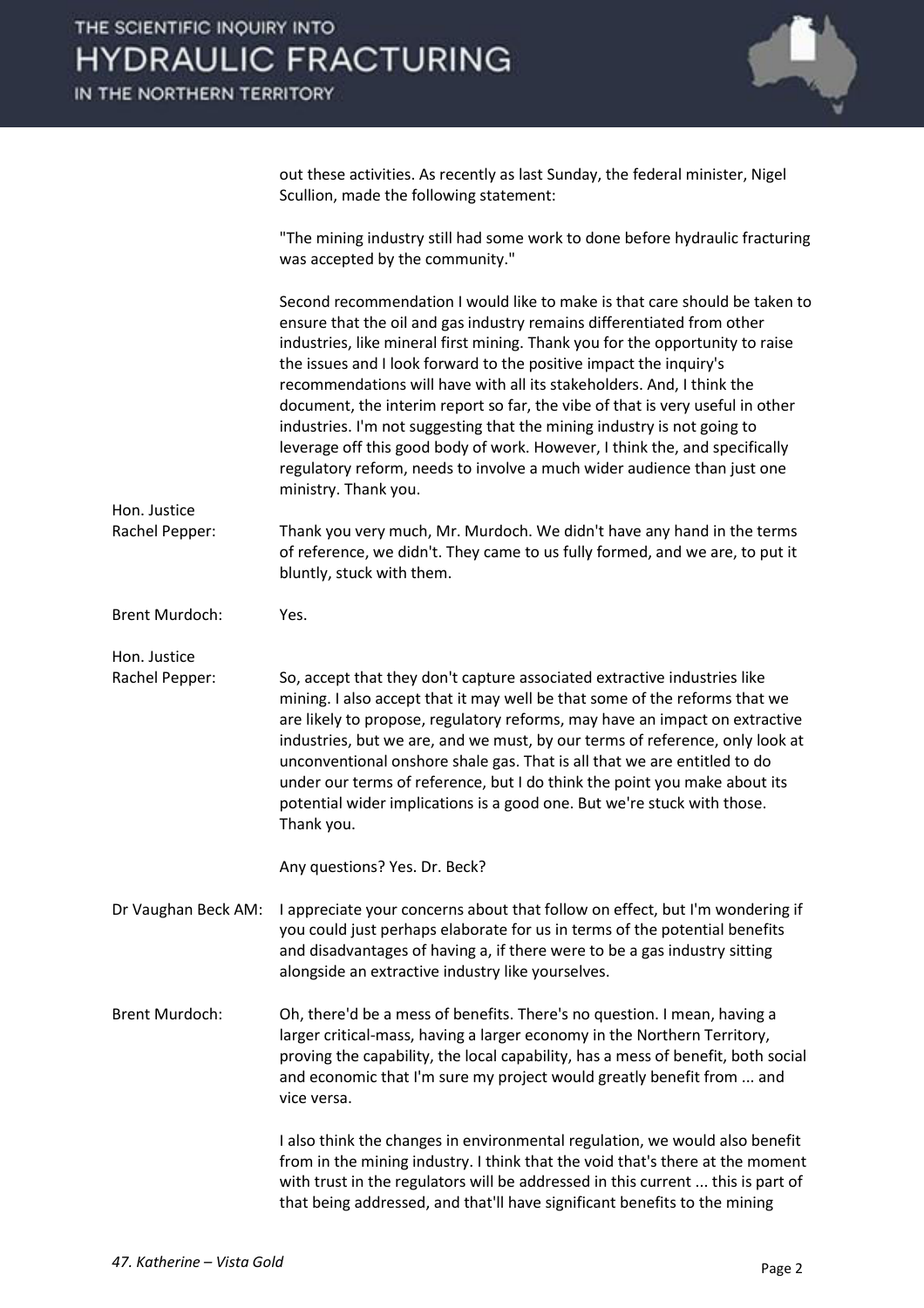IN THE NORTHERN TERRITORY



industry. I do think we're certainly heading in the right direction. I just petition the panel that we ... there's other industries that it affects and not having the consultation like we had last year with access issues can be very detrimental. Can have unwanted outcomes, or at least not achieve the benefits that it could.

- Dr Vaughan Beck AM: Appreciate those observations. And you note that there can be substantial economic and social benefits for the territory. What about the competition for resources between, say, gas and the extractive industries in terms of personnel, equipment, and so forth? Do you see potential problems in that?
- Brent Murdoch: Absolutely. There'll be conflict. It'll be hard to get a local baker because they might be out in the ... doing gas exploration. Or they may be out on a gold mine. So, there's certainly, there'll be conflicts in the market, on demand and supply. It's our, from lessons learned in the past, it's our responsibility as developers to address that ahead of time. Taking point, there's always a lag and it does cause conflict.
- Dr Vaughan Beck AM: And as responsible developers, how do you try to address that in advance?
- Brent Murdoch: Preparing a work force, developing a work force or identifying a skill shortage, and making or creating activities that addresses that. In our project alone, we expect 2,300 people to come to Katherine Pine Creek area with a nominal population of 10,000, that's a significant change. And making sure that there's housing, making sure that there is public services for that change is something that we've been addressing over the last almost decade with the Northern Territory government and others.
- Dr Vaughan Beck AM: That's a substantial increase in population to the Katherine area, so-
- Brent Murdoch: Very much so.

Dr Vaughan Beck AM: Yes. So can you just outline some of the issues you've been discussing with the territory government, and what some of the potential resolution of those issues might be in the future.

- Brent Murdoch: We spend a lot of time with local council, the mayor and identifying potential issues and then take those issues down to the minister's office or the departments, the lands and planning. We spend a lot of time with lands and planning. There's land that's being earmarked if the demand is real. That would be released and one of those stages has already been released. So, that's one example of how we prepare for this massive change that development will bring. Hopefully, it's positive. There's more positive-
- Dr Vaughan Beck AM: We've seen examples within the gas industry where they have sometimes formed camps, which are then used for the high intensity construction phase. How do you see your mine progressing in that regard? Do you see some local camps? Or, from what you're saying there I don't think you're saying you see it happening perhaps within the township of Katherine.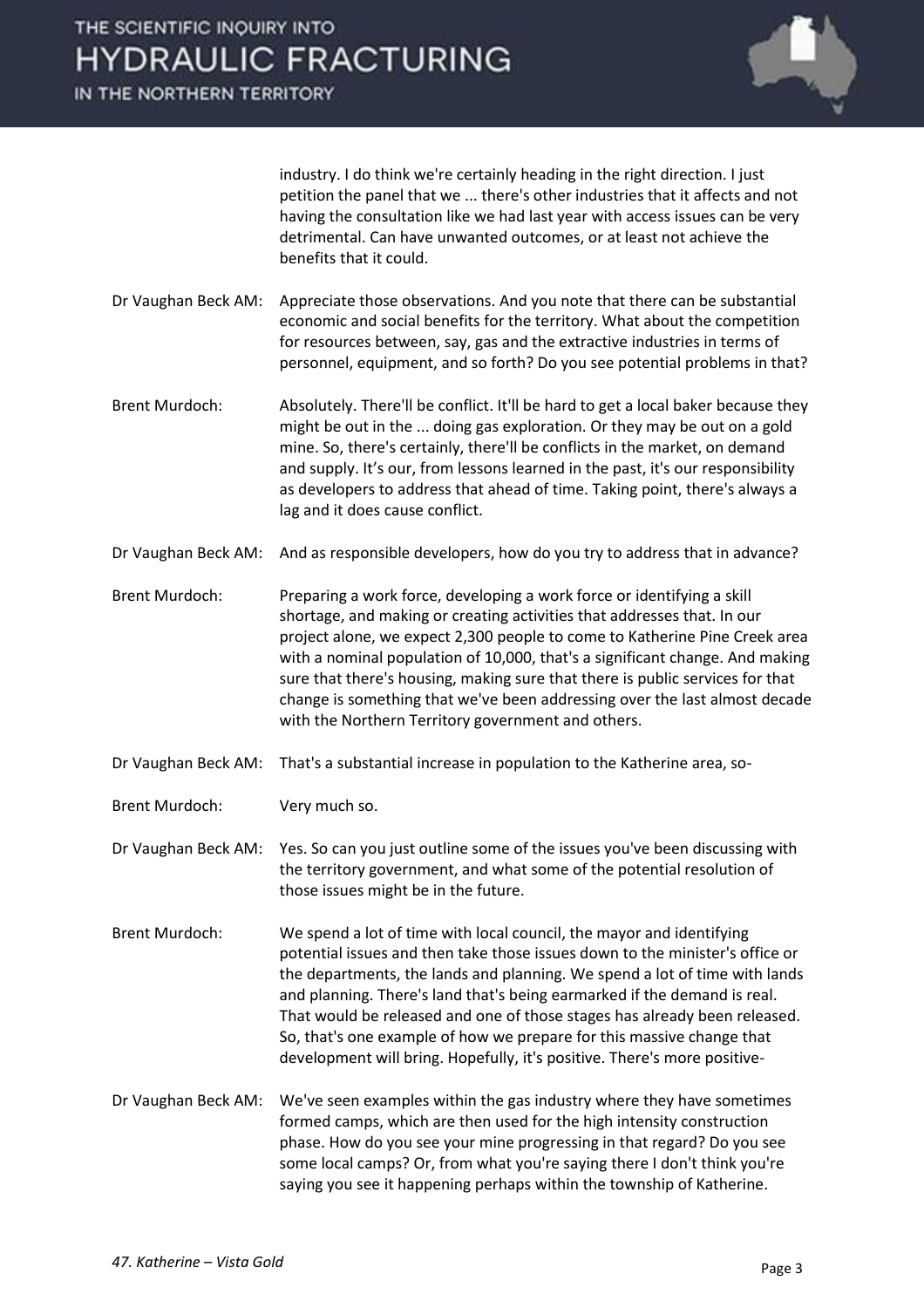

| <b>Brent Murdoch:</b>          | Absolutely. So we have a novel approach. It's in as much as we will<br>incentivize our staff so, for every employee that comes to work for us we<br>will provide them with a equivalent of a deposit for a house and they will be<br>expected to go into the community and purchase a house and become part<br>of the community. And after three years that will be written off. So, it's<br>quite a new model, it's a different model. We spent time, like I say, with a<br>lot of people in Katherine discussing what they wanted and what was likely<br>to work. It fits two purposes for us. It obviously, it's a way of providing<br>housing for our workforce but also it's our hope that it also stems a lot of<br>the turnover and a lot of the issues associated with the boom and bust type<br>operations and provides a more stable workforce and a more long term<br>benefit for the community. |
|--------------------------------|-------------------------------------------------------------------------------------------------------------------------------------------------------------------------------------------------------------------------------------------------------------------------------------------------------------------------------------------------------------------------------------------------------------------------------------------------------------------------------------------------------------------------------------------------------------------------------------------------------------------------------------------------------------------------------------------------------------------------------------------------------------------------------------------------------------------------------------------------------------------------------------------------------------|
| Dr Vaughan Beck AM:            | $So-$                                                                                                                                                                                                                                                                                                                                                                                                                                                                                                                                                                                                                                                                                                                                                                                                                                                                                                       |
| <b>Brent Murdoch:</b>          | A large part, 20% of our workforce who actually believe is currently in<br>Katherine doing fly in, fly out. They're actually leaving Katherine to work and<br>coming back. So, that the opposite that we hear of with issues of fly in, fly<br>out taking money away at the moment Katherine actually gets the benefit if<br>you will, of that occurring. So, a lot of those people, I would imagine, would<br>prefer to be home every night and doing the same sort or so.                                                                                                                                                                                                                                                                                                                                                                                                                                 |
| Dr Vaughan Beck AM:            | That's very interesting. Could I just ask one, I think, final question?                                                                                                                                                                                                                                                                                                                                                                                                                                                                                                                                                                                                                                                                                                                                                                                                                                     |
| Hon. Justice<br>Rachel Pepper: | Yes.                                                                                                                                                                                                                                                                                                                                                                                                                                                                                                                                                                                                                                                                                                                                                                                                                                                                                                        |
| Dr Vaughan Beck AM:            | I've been given permission. We're being alerted quite regularly about this<br>boom and bust cycle, so, within the gold mine area I suspect that you've got<br>a peak in the construction phase. So, if you've got people coming in, you're<br>providing deposits, there's a big building boom in Katherine. What happens<br>at the end of your construction phase when you drop down to presumably a<br>lower number?                                                                                                                                                                                                                                                                                                                                                                                                                                                                                       |
| <b>Brent Murdoch:</b>          | Sorry, I should have been clear. So, I'm talking about the operating phase of<br>the project.                                                                                                                                                                                                                                                                                                                                                                                                                                                                                                                                                                                                                                                                                                                                                                                                               |
| Dr Vaughan Beck AM:            | Oh.                                                                                                                                                                                                                                                                                                                                                                                                                                                                                                                                                                                                                                                                                                                                                                                                                                                                                                         |
| <b>Brent Murdoch:</b>          | The construction phase of the project we will establish a camp out on the<br>mine site.                                                                                                                                                                                                                                                                                                                                                                                                                                                                                                                                                                                                                                                                                                                                                                                                                     |
| Dr Vaughan Beck AM:            | Right.                                                                                                                                                                                                                                                                                                                                                                                                                                                                                                                                                                                                                                                                                                                                                                                                                                                                                                      |
| <b>Brent Murdoch:</b>          | And that will be wound down in multiple, as we go into production. There's<br>literally not sustainable to come to the towards the end of your construction<br>phase where you've got a construction workforce and an operating<br>workforce at the same time trying to be accommodated in a township the<br>size of Katherine. And also, the comment we got from a lot of our public<br>meetings was they didn't want construction people in town upsetting the                                                                                                                                                                                                                                                                                                                                                                                                                                            |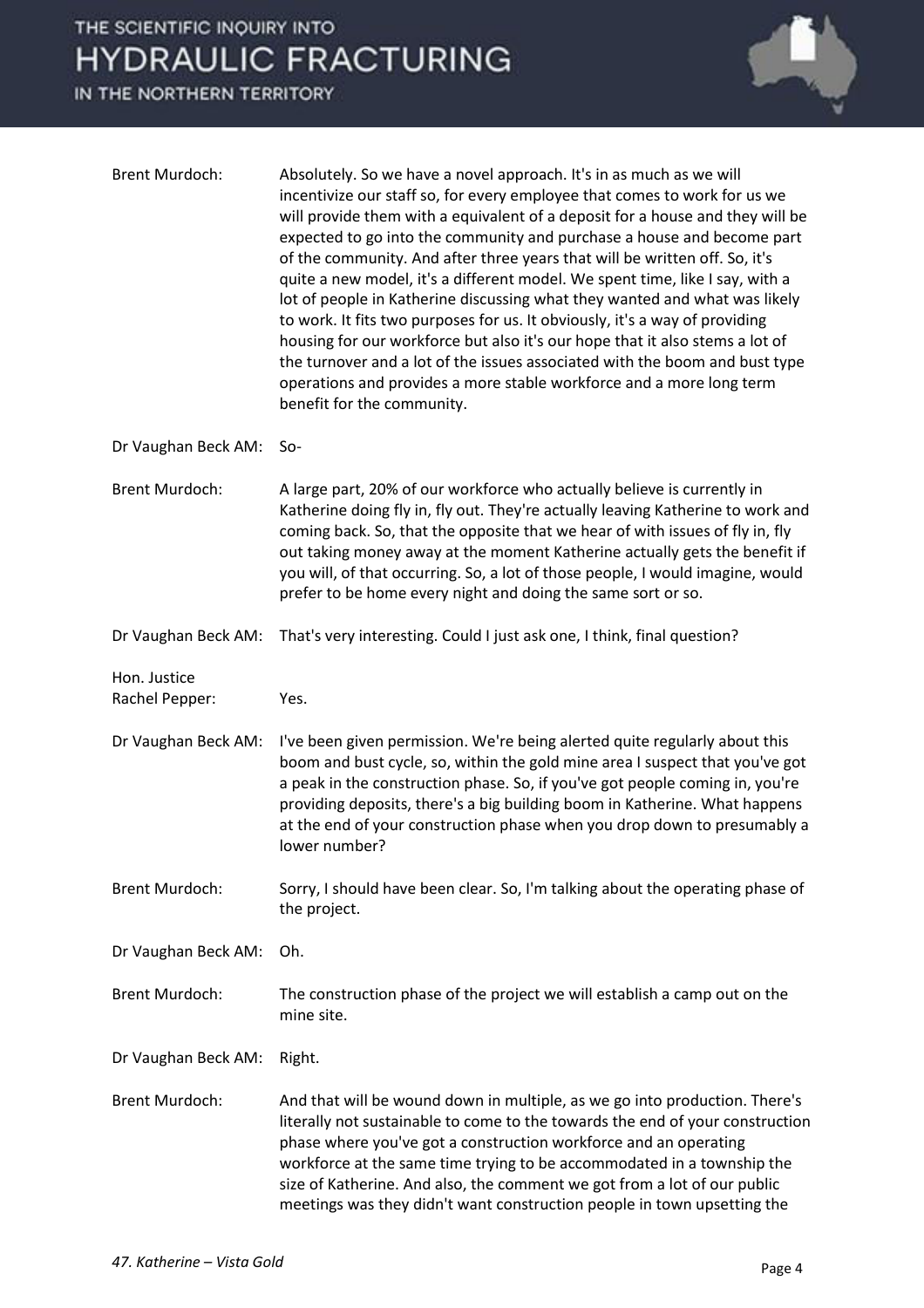IN THE NORTHERN TERRITORY



Feng Shui, that's a nice way to put it, for a very short period of time. You know, they expressed the wish that that be a more controlled environment.

| Dr Vaughan Beck AM:            | Thank you very much for that.                                                                                                                                                                                                                                                                                                                                                                                                                          |
|--------------------------------|--------------------------------------------------------------------------------------------------------------------------------------------------------------------------------------------------------------------------------------------------------------------------------------------------------------------------------------------------------------------------------------------------------------------------------------------------------|
| Hon. Justice<br>Rachel Pepper: | Dr. Ritchie.                                                                                                                                                                                                                                                                                                                                                                                                                                           |
| Dr David Ritchie:              | Thank you, I just want to clarify that the talking to the department of lands,<br>was that the service industrial land? Is it?                                                                                                                                                                                                                                                                                                                         |
| <b>Brent Murdoch:</b>          | No, it's residential.                                                                                                                                                                                                                                                                                                                                                                                                                                  |
| Dr David Ritchie:              | Residential? Okay, that's interesting, alright.                                                                                                                                                                                                                                                                                                                                                                                                        |
| <b>Brent Murdoch:</b>          | We also attach our support to KMSA. They're the bids for a industrial<br>precinct we think that would have a great benefits for us as a project. But<br>the lands and planning that I've referred to is solely for residential.                                                                                                                                                                                                                        |
| Dr David Ritchie:              | For residential? Okay.                                                                                                                                                                                                                                                                                                                                                                                                                                 |
| <b>Brent Murdoch:</b>          | Housing. We're very concerned that would upset the demand and supply so<br>much that the housing prices would go to a point where your children<br>couldn't afford to buy a house and would have to leave and work elsewhere<br>when this-                                                                                                                                                                                                             |
| Hon. Justice<br>Rachel Pepper: | A bit like Sydney or Melbourne.                                                                                                                                                                                                                                                                                                                                                                                                                        |
| <b>Brent Murdoch:</b>          | Yeah, like the city of Melbourne or Sydney.                                                                                                                                                                                                                                                                                                                                                                                                            |
| Dr David Ritchie:              | Yeah, absolutely.                                                                                                                                                                                                                                                                                                                                                                                                                                      |
| Hon. Justice<br>Rachel Pepper: | Are you able to provide  this is really interesting and I mean we've heard<br>sort of a number of different ways to incentivize people to stay. Some<br>people have suggested six day weeks or even though maybe you have two<br>on, one off or whatever that period may be. Insisting that there's a six day<br>week to try and again encourage people to be in town, spend money there,<br>buy in the local community. But this is quite innovative. |
|                                | Are you able to provide any further information to the inquiry as to what<br>other types of incentives or mechanisms that you're going to try and<br>implement to try and, as I said, avoid that boom and bust and avoid the<br>negative social impacts on Katherine, of the mine?                                                                                                                                                                     |
| <b>Brent Murdoch:</b>          | Yeah, I mean, there's a raft of different initiatives so one of the primary ones<br>we're particularly working in an area like Katherine is to involve the local<br>Jawoyn people. So, we're on a freehold Jawoyn lands where we're<br>developing the project so we're very fortunate to have a long term<br>relationship. We've been able to provide that support where they get                                                                      |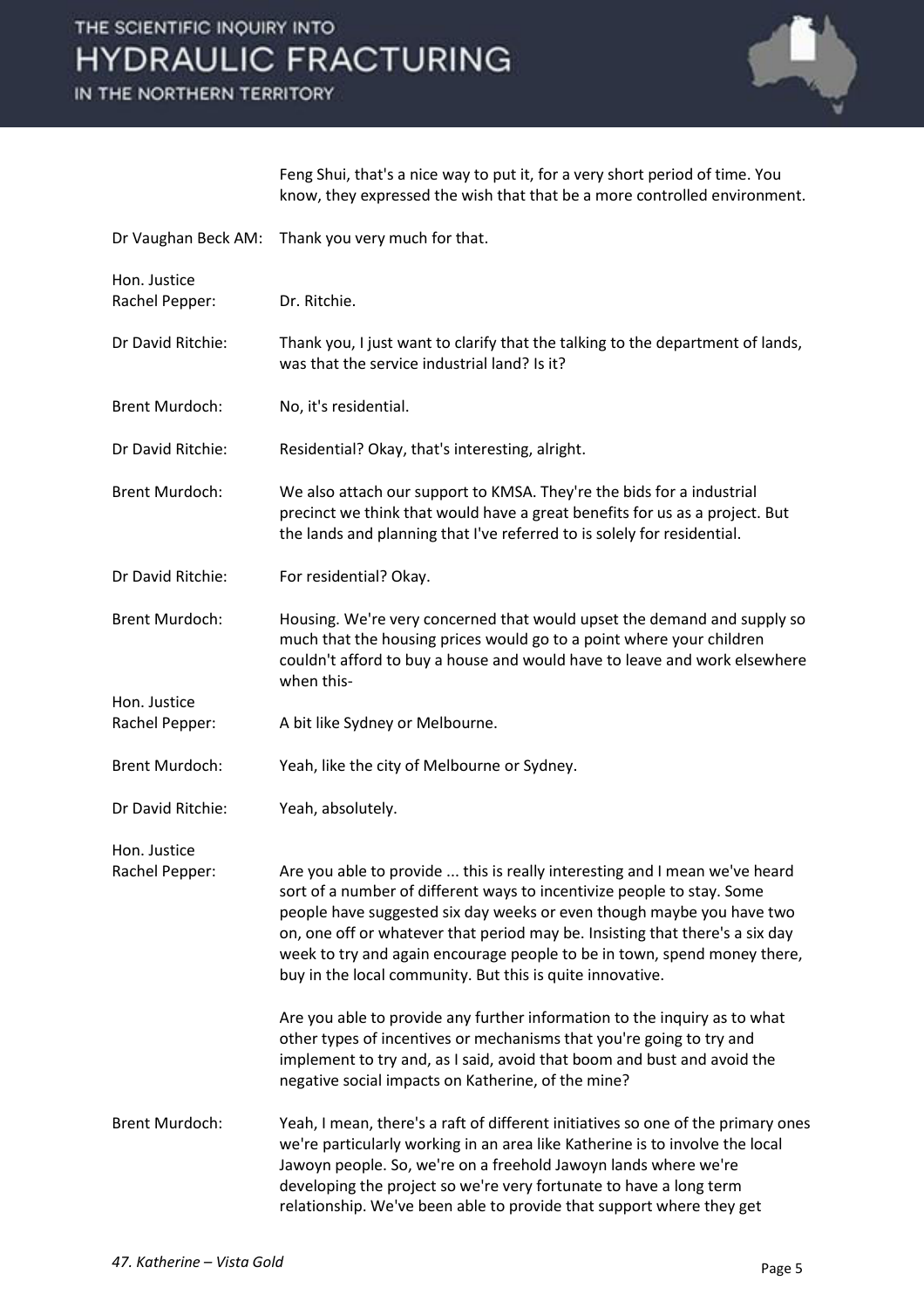continuing building an amount of benefits throughout the project, so, and not just providing services like buses or cleaning but more long term or businesses that require a much higher level of expertise and providing that support.

|                                | It's been my experience that if you just put out a tender, and it's awarded it<br>tends to fall over, but we're very very poor in Australia in maintaining our<br>contracts. Most other countries will manage their contracts or maintain<br>their contracts on at least a six month if not a more regular basis. Where in<br>Australia we say, "Well, that's it. That's the price and you provide the<br>service." Where it's how it's how we've identified that doesn't give a good<br>outcome, so, that's another area that we're already working with the<br>Jawoyn looking at their long term strategic plan and how they are going to<br>engage with the mine on both a business and also on a cultural level. |
|--------------------------------|----------------------------------------------------------------------------------------------------------------------------------------------------------------------------------------------------------------------------------------------------------------------------------------------------------------------------------------------------------------------------------------------------------------------------------------------------------------------------------------------------------------------------------------------------------------------------------------------------------------------------------------------------------------------------------------------------------------------|
| Hon. Justice<br>Rachel Pepper: | Can you give me, if you can, maybe give reasons why you can't  a concrete                                                                                                                                                                                                                                                                                                                                                                                                                                                                                                                                                                                                                                            |
|                                | example of the type of thing you are envisioning?                                                                                                                                                                                                                                                                                                                                                                                                                                                                                                                                                                                                                                                                    |
| <b>Brent Murdoch:</b>          | No. I wish I could. Sorry.                                                                                                                                                                                                                                                                                                                                                                                                                                                                                                                                                                                                                                                                                           |
| Hon. Justice                   |                                                                                                                                                                                                                                                                                                                                                                                                                                                                                                                                                                                                                                                                                                                      |
| Rachel Pepper:                 | No, fair enough.                                                                                                                                                                                                                                                                                                                                                                                                                                                                                                                                                                                                                                                                                                     |
| <b>Brent Murdoch:</b>          | no-                                                                                                                                                                                                                                                                                                                                                                                                                                                                                                                                                                                                                                                                                                                  |
| Hon. Justice                   |                                                                                                                                                                                                                                                                                                                                                                                                                                                                                                                                                                                                                                                                                                                      |
| Rachel Pepper:                 | No.                                                                                                                                                                                                                                                                                                                                                                                                                                                                                                                                                                                                                                                                                                                  |
| <b>Brent Murdoch:</b>          | I mean these are discussions-                                                                                                                                                                                                                                                                                                                                                                                                                                                                                                                                                                                                                                                                                        |
| Hon. Justice                   |                                                                                                                                                                                                                                                                                                                                                                                                                                                                                                                                                                                                                                                                                                                      |
| Rachel Pepper:                 | No, I thought I'd ask a question.                                                                                                                                                                                                                                                                                                                                                                                                                                                                                                                                                                                                                                                                                    |
| <b>Brent Murdoch:</b>          | I would make the point, one of the things we have found in dealing with like<br>the Jawoyn, aboriginal corporation is that it changes regularly. So, there's<br>periods in time where the periods very easy to work with or to advance<br>particular initiatives. And, then there's other times where it's more difficult<br>and picking those times is important. It's difficult for-                                                                                                                                                                                                                                                                                                                               |
| Hon. Justice                   |                                                                                                                                                                                                                                                                                                                                                                                                                                                                                                                                                                                                                                                                                                                      |
| Rachel Pepper:                 | Is that because you've just got people sort of  you're to deal with different<br>people? Is that-                                                                                                                                                                                                                                                                                                                                                                                                                                                                                                                                                                                                                    |
| <b>Brent Murdoch:</b>          | Absolutely. You're dealing with different people of time that got issues, or a<br>lot of things going on that I don't, guess, or presume to understand. And it's<br>something that we're certainly mindful of and certainly cognizant of.                                                                                                                                                                                                                                                                                                                                                                                                                                                                            |
| Hon. Justice<br>Rachel Pepper: | Thank you. Thank you.                                                                                                                                                                                                                                                                                                                                                                                                                                                                                                                                                                                                                                                                                                |
|                                |                                                                                                                                                                                                                                                                                                                                                                                                                                                                                                                                                                                                                                                                                                                      |
| Dr Vaughan Beck AM:            | Can I just                                                                                                                                                                                                                                                                                                                                                                                                                                                                                                                                                                                                                                                                                                           |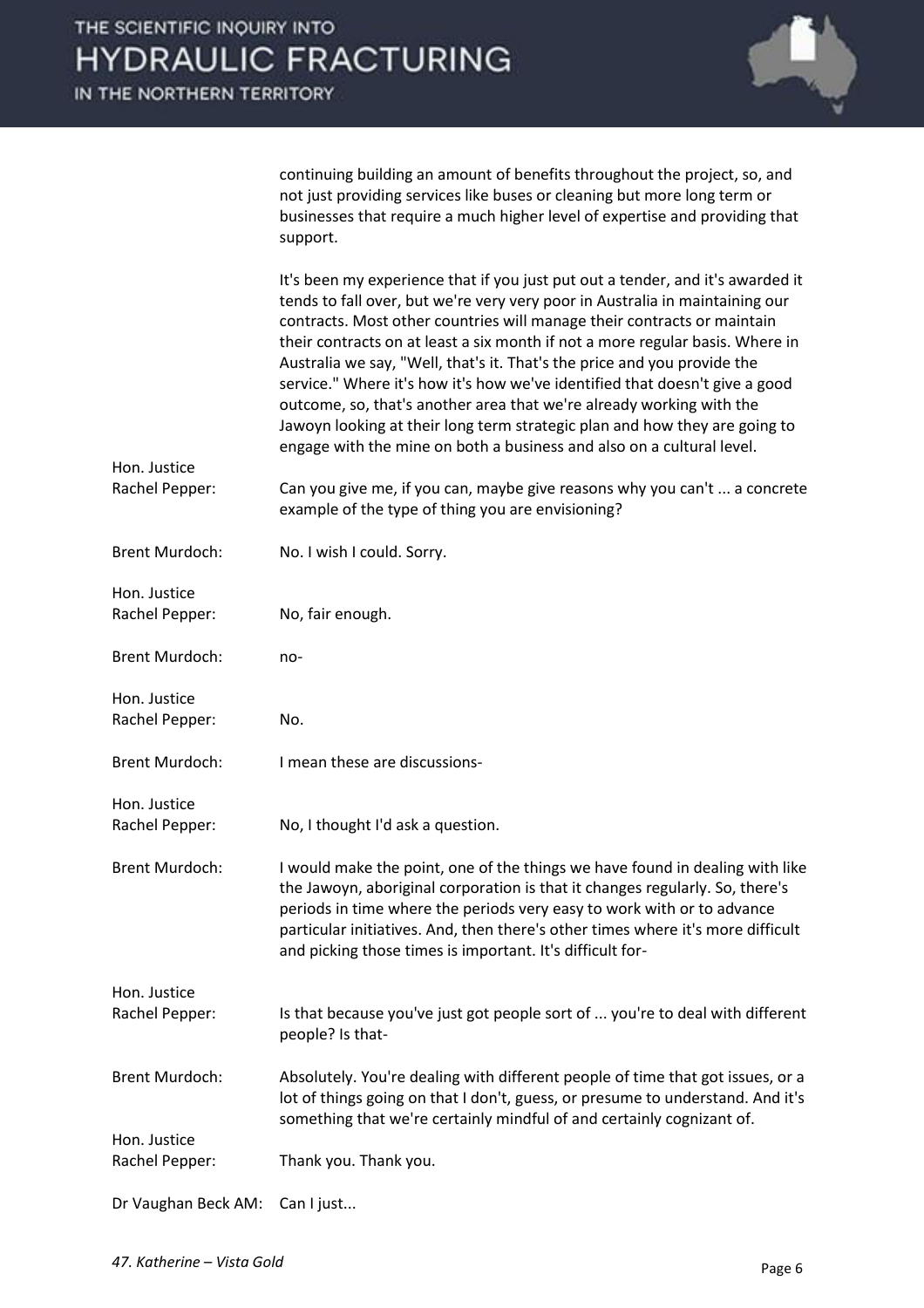

| Hon. Justice<br>Rachel Pepper: | One.                                                                                                                                                                                                                                                                                                                                                                                                                                                                                                                                                                                                                                                                                                                                                                                                                                                       |
|--------------------------------|------------------------------------------------------------------------------------------------------------------------------------------------------------------------------------------------------------------------------------------------------------------------------------------------------------------------------------------------------------------------------------------------------------------------------------------------------------------------------------------------------------------------------------------------------------------------------------------------------------------------------------------------------------------------------------------------------------------------------------------------------------------------------------------------------------------------------------------------------------|
| Dr Vaughan Beck AM:            | You mentioned 2,300 people, is that during the production phase not the-                                                                                                                                                                                                                                                                                                                                                                                                                                                                                                                                                                                                                                                                                                                                                                                   |
| <b>Brent Murdoch:</b>          | That's during production phase. And, it's a multiplier. So, there's 450 people<br>on the mine and the work that GHD have done for us back in 2013 indicated<br>that it would generally transpose to 2,300 people. Including more teachers,<br>police and bakers and etc.                                                                                                                                                                                                                                                                                                                                                                                                                                                                                                                                                                                   |
| Dr Vaughan Beck AM:            | Yes. Thank you very much.                                                                                                                                                                                                                                                                                                                                                                                                                                                                                                                                                                                                                                                                                                                                                                                                                                  |
| Hon. Justice<br>Rachel Pepper: | Thank you. Yes, Dr. Andersen and then Professor Priestly.                                                                                                                                                                                                                                                                                                                                                                                                                                                                                                                                                                                                                                                                                                                                                                                                  |
| Dr Alan Andersen:              | Yeah, thanks Mr. Murdoch. I've got a question about the concern you raised<br>about possibility of regulations recommended for the gas industry sort of<br>spilling over to the mining industry. It wouldn't be a good outcome from<br>your perspective and you gave the example of land access.                                                                                                                                                                                                                                                                                                                                                                                                                                                                                                                                                           |
| <b>Brent Murdoch:</b>          | Yes.                                                                                                                                                                                                                                                                                                                                                                                                                                                                                                                                                                                                                                                                                                                                                                                                                                                       |
| Dr Alan Andersen:              | But you've talked a lot about your relationship with Jawoyn and it seems to<br>been a successful one despite some of those issues.                                                                                                                                                                                                                                                                                                                                                                                                                                                                                                                                                                                                                                                                                                                         |
| <b>Brent Murdoch:</b>          | Absolutely.                                                                                                                                                                                                                                                                                                                                                                                                                                                                                                                                                                                                                                                                                                                                                                                                                                                |
| Dr Alan Andersen:              | Can you elaborate then, what is your concern then about?                                                                                                                                                                                                                                                                                                                                                                                                                                                                                                                                                                                                                                                                                                                                                                                                   |
| <b>Brent Murdoch:</b>          | We use that as an example in order to try and provide some support to my<br>point. Which on freehold aboriginal land so we're not subject to native title<br>and in fact and not required to have a formal land access agreement but we<br>also sit on the board of the minerals council at Northern Territory and we<br>were very surprised to have that change in our regulations. It was at the last<br>minute it was oil and gas and then legislation come out and mining. It was<br>I have a concern that, that will happen in a lot of these other areas where a<br>lot of work will be done under the auspice of hydraulic fracking and<br>requirements to make a more robust environmental regime. And, that will<br>just literally have end mining put on it and be extended to cover mines<br>without having the consultation with our industry. |
|                                | I mean it's  I actually believe that most of the, 80% of the changes, won't<br>require any sort of adapting but some will. Recycling our water would be a<br>classic on a mine site. I mean we recycle hundreds of millions of litres of<br>water a day on a single mine site as part of our normal activity up to tailings,<br>and we recover that water and use it again. And, it's certainly one of the<br>fears brought out in the interim report from the community that the<br>recycling of water has certain risks. I would be concerned that those any<br>changes that were made didn't have a consultation, or some consideration                                                                                                                                                                                                                 |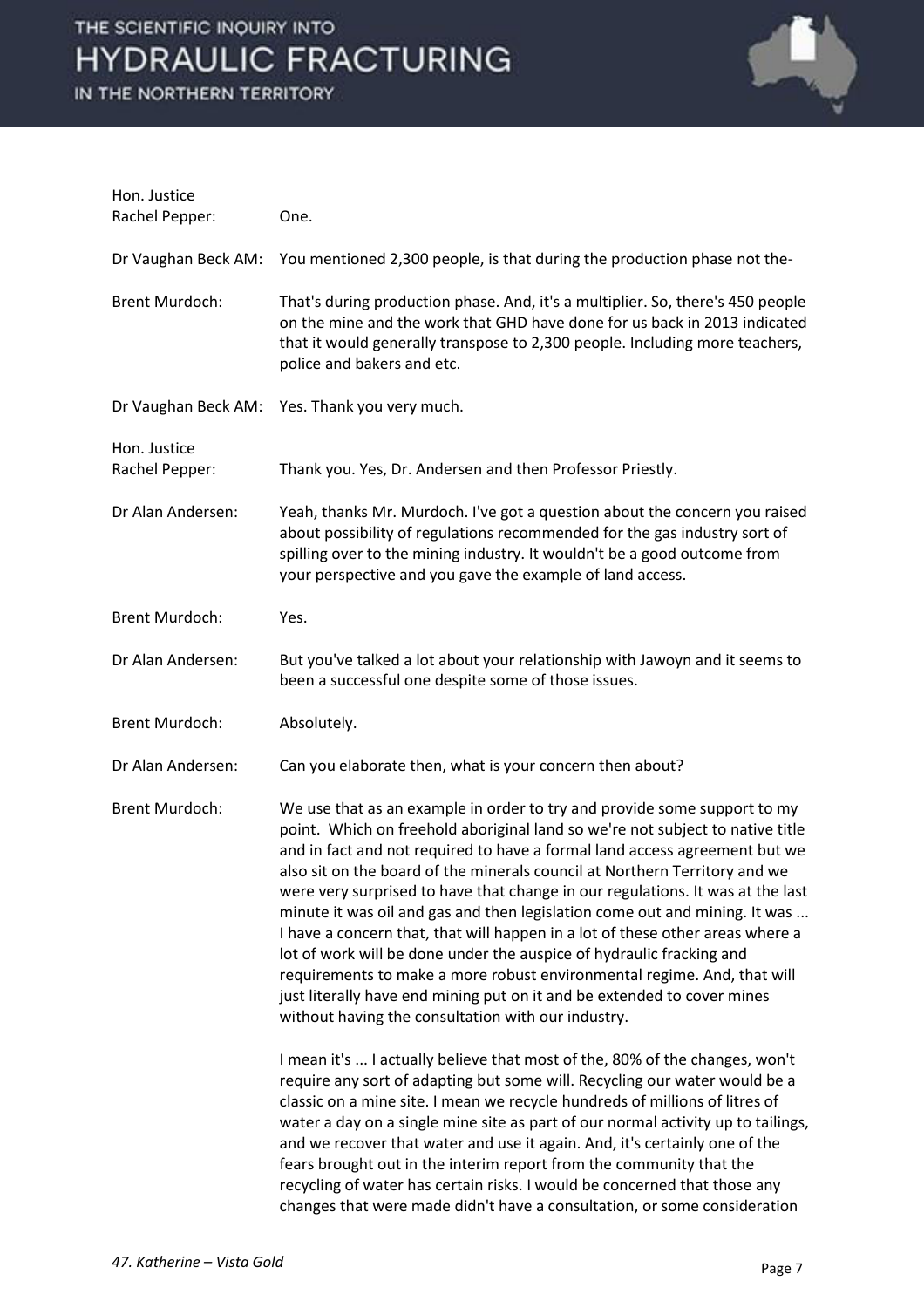

|                                     | of what we've been doing for a couple of hundred years in the mining<br>industry, a very old industry.                                                                                                                                                                                                                                                                                                                                                                                                                                                                                                                                                                                                                                                                                                                                                                                           |
|-------------------------------------|--------------------------------------------------------------------------------------------------------------------------------------------------------------------------------------------------------------------------------------------------------------------------------------------------------------------------------------------------------------------------------------------------------------------------------------------------------------------------------------------------------------------------------------------------------------------------------------------------------------------------------------------------------------------------------------------------------------------------------------------------------------------------------------------------------------------------------------------------------------------------------------------------|
| Hon. Justice<br>Rachel Pepper:      | Thank you. Yes, Professor Priestly.                                                                                                                                                                                                                                                                                                                                                                                                                                                                                                                                                                                                                                                                                                                                                                                                                                                              |
| Professor<br><b>Brian Priestly:</b> | That all leads into the question that I wanted to ask in that, the thing that's<br>been consistently raised with us in community consultations about the<br>development of the shale gas industry is the environmental impacts.                                                                                                                                                                                                                                                                                                                                                                                                                                                                                                                                                                                                                                                                  |
| <b>Brent Murdoch:</b>               | Yes.                                                                                                                                                                                                                                                                                                                                                                                                                                                                                                                                                                                                                                                                                                                                                                                                                                                                                             |
| Professor<br><b>Brian Priestly:</b> | I wonder if you could relate to the experience you've had engaging with the<br>community about the potential environmental impacts of your mining<br>venture?                                                                                                                                                                                                                                                                                                                                                                                                                                                                                                                                                                                                                                                                                                                                    |
| <b>Brent Murdoch:</b>               | In my experience, and I had a arduous experience back in 2012 through<br>2015. We had no social licence and the mountain top mine was seen as a<br>very bad project and something that shouldn't be supported to where we<br>are today to where it's completely opposite. My lesson learned out of that,<br>or the take home out of that, over those three years was that when the facts<br>were put out and available for everybody to see, when the data was<br>available to everyone to see and it provided assistance in how to interpret<br>those. That one by one all of the fears were deemed not to be real or the<br>perceptions changed and by going through that process we won the trust of<br>the community and their trust is ours to lose. One mistake and<br>unfortunately I'll have to pick up my family and move status, it's that sort of<br>place in the Northern Territory. |
|                                     | So, the stakes are high. But, we were the first project to publish all of our<br>environmental data on our website. For every single water essay, every<br>single macro invertebrate study, all of our data that we have, bar none,<br>including our calculation for the values we calculated for our environmental<br>bond for each year of the operating project, are available on our website.<br>And it was a conscious decision that we made knowing full well that times<br>are going to change and that's most likely going to be a requirement in any<br>case, so, we put it out there and we've never had any negative effect of<br>doing that. So, in fact it was a-                                                                                                                                                                                                                   |
| Hon. Justice<br>Rachel Pepper:      | It's certainly the lack of transparent, lack of available data, transparency in<br>that data has been something that has been raised by members of the<br>public and community time and time again, we don't know.                                                                                                                                                                                                                                                                                                                                                                                                                                                                                                                                                                                                                                                                               |
| <b>Brent Murdoch:</b>               | Yes. And from an industry perspective how's that data going to be<br>interpreted by non experts.                                                                                                                                                                                                                                                                                                                                                                                                                                                                                                                                                                                                                                                                                                                                                                                                 |
| Dr Vaughan Beck AM:                 | Sure.                                                                                                                                                                                                                                                                                                                                                                                                                                                                                                                                                                                                                                                                                                                                                                                                                                                                                            |